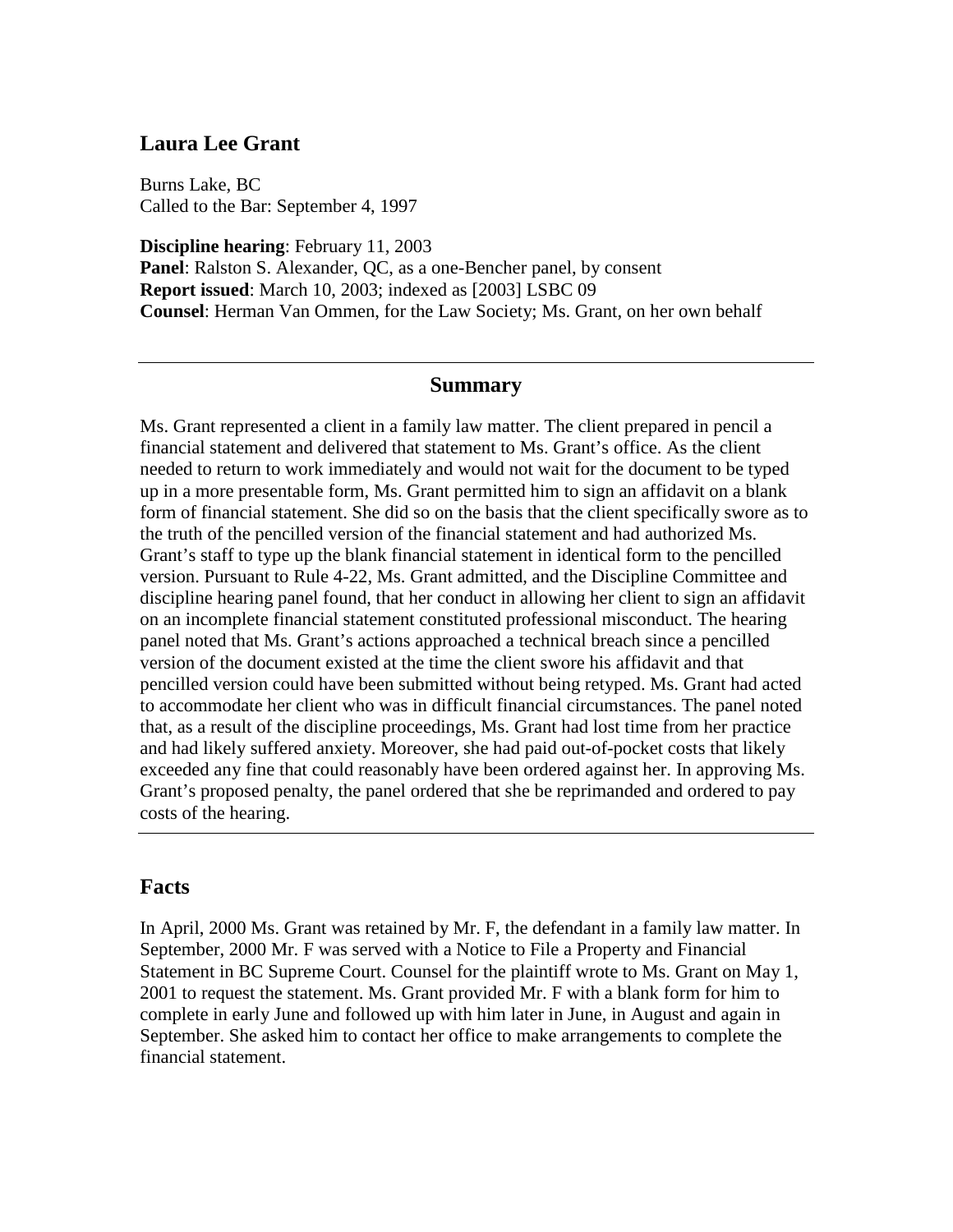On September 17 Mr. F came to Ms. Grant's office with his Property and Financial Statement completed in pencil. He did not wish to wait for the document to be typed up in a more presentable form, as he worked in the logging industry on a piecemeal subcontract basis and needed to return to work immediately.

During that appointment, Ms. Grant reluctantly agreed that Mr. F could sign an affidavit on the first page of a blank form of financial statement. She did so on the basis that Mr. F specifically swore as to the truth of the pencilled version of the financial statement and that he authorized Ms. Grant's staff to type up the blank financial statement in identical form to the pencilled version.

Mr. F later retained a new lawyer who raised the issue of the affidavit with Ms. Grant. Ms. Grant reported her own conduct to the Law Society in November, 2001.

On July 30, 2002 the Discipline Committee resolved to issue a citation against Ms. Grant.

## **Admissions and penalty**

Pursuant to Rule 4-22, Ms. Grant admitted professional misconduct in permitting her client to swear an incomplete financial statement and subsequently having her staff type up the statement based on the pencilled version that her client had prepared and had sworn to be true.

The Discipline Committee and the hearing panel accepted Ms. Grant's admission of professional misconduct and her proposed disciplinary action. The panel accordingly ordered that she:

- 1. be reprimanded; and
- 2. pay \$750 as costs of the hearing within three months.

The hearing panel noted two important points. First, the full contents of Mr. F's financial statement were in existence in pencilled form at the time Mr. F had sworn an affidavit before Ms. Grant as to the truth of the statement. Second, it would have been entirely appropriate for that pencilled form, rather than a typed version, to have been signed and presented.

Ms. Grant had no devious purpose in mind and did not benefit from her actions. She was merely trying to accommodate a client suffering difficult financial circumstances in a community where service providers must be sensitive to the vagaries of the forest industry. Though not an excuse, these facts helped explain her behaviour.

The panel distinguished this case, which approached a technical breach, from those in which affidavits were sworn in absentia.

The panel also took into account that Ms. Grant had travelled to Vancouver from Burns Lake, losing several days of productivity and likely experiencing some anxiety as a result